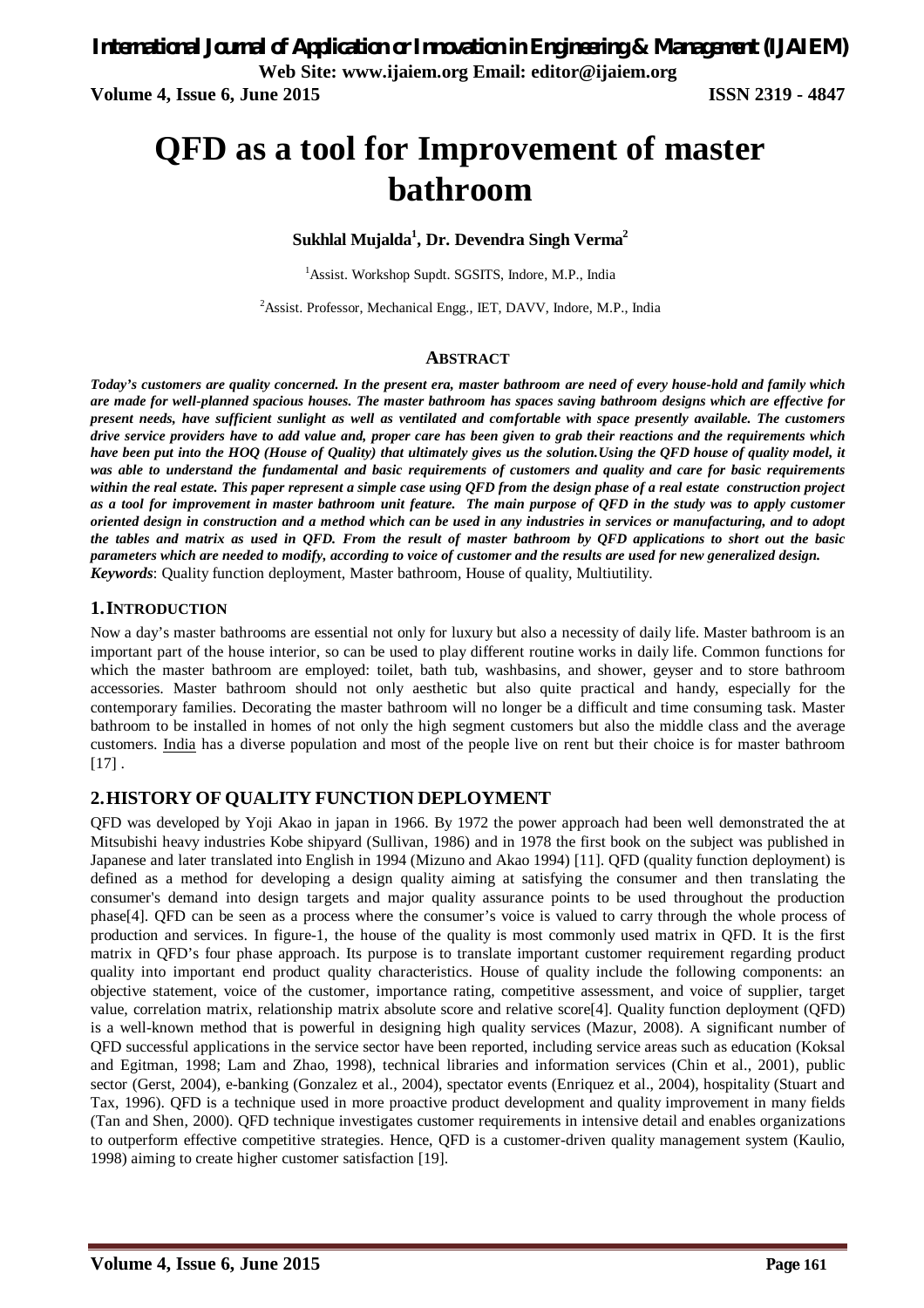**Volume 4, Issue 6, June 2015 ISSN 2319 - 4847**



**Figure-1:** The basic elements of the QFD

**Case Study:** These case studies apply QFD in the design improvement of master bathroom located on an urban area of Indore city in India. The construction area was approximate 14' X 6' (84 Sq. Feet.) The estimate budget for this project was around Rs 1.25 Lac.

## **3.METHODOLOGY**

QFD is essentially a process where customers' voice is translated into design attributes. A typical QFD process has four successive phases as depicted in Figure 2.

- 1.**Product planning:** This phase begins with customer requirements. A set of design requirements is determined, which, if satisfied, will result in achieving customer requirements.
- 2.**Product development:** It involves design /redesign and fabrication of new or modified product and then testing it to find its usefulness. Product development is essential in order to meet changing consumer needs, maintain sales position and profit margin etc. The various steps involved in developing a product are given below:
- a. get new ideas
- b. evaluate ideas technically
- c. evaluate ideas from market's point of view
- d. take the final decision
- e. get into production and
- f. introduce product into the market



#### **Figure-2:** QFD methodology flow

- 3.**Process planning**: Process planning is the systematic determination of the methods by which a product is to be manufactured economically and competitively. When a product is designed, certain specifications are established; physical dimensions, tolerances, standards, and quality are set forth. Then it becomes a matter of deciding the specific details of how to achieve the desired output. This decision is the essence of process planning.
- 4.**Production planning:** Finally, production requirements are determined from key process operation. This phase ends with prototyping and production launch [7].

#### **The sequence of preparing the product planning matrix is as follows:**

**1.Identification and definition of product:** The concept of QFD is used for master bathroom. These projects apply QFD in the design and development improvement of master bathroom. It is decided to take into account three of the leading builder's house unit as per their current market. These three competitors are code named as A, B and C for practical convenience. Data collection through questionnaire based interview and literature study formed the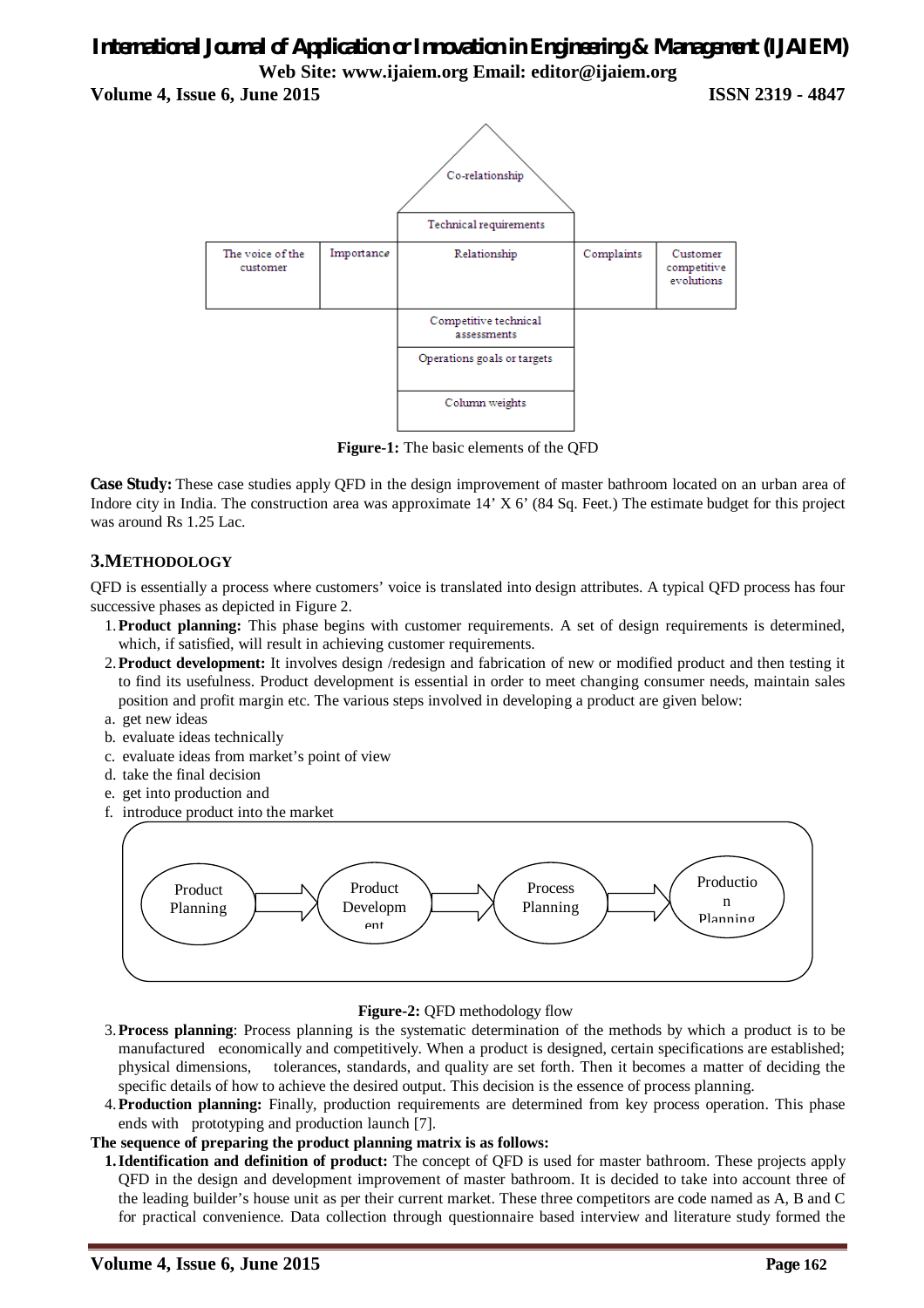#### **Volume 4, Issue 6, June 2015 ISSN 2319 - 4847**

basis of the whole exercise. The first technique adopts interviews with sale person who has a strong relationship with buyer and users. Another technique are used "Focus Group" approach using mid sized and small sized groups, obtaining information through questions and benchmarking between different projects in order to find out likes, dislikes, trends and opinion about similar current and other projects. Different people including real estate agents, architect, engineers, potential buyers and owners of similar master bathroom composed the focus groups. Around 75 persons are taken as sampling units.

**2.Determine the customer requirements:** For the purpose of gathering data, house users and potential users are targeted. A mix mode, structure and non structured questionnaire are administered which include questions on their needs and expected from the master bathroom. Along with this a number of master bathrooms related case study and research paper are also referred. Ten parameters are finally considered combining the essence of whole gamut of user's requirements in the table-1.

| S. No.         | <b>Customer Requirements</b>       |
|----------------|------------------------------------|
|                | Natural light & ventilation        |
| $\mathfrak{D}$ | A sink                             |
| 3              | Water heater                       |
| 4              | One toilet                         |
| 5              | Bath tub                           |
| 6              | Large counter top durable material |
| 7              | Flooring in the bathroom           |
| 8              | Toilet wall tiles                  |
| $\mathbf Q$    | Toilet door easy to clean – smooth |
|                | Shower                             |

#### **Table-1:** Customer Requirements

**3.Determine of Priority rating:** In the table-2, the importance rating is done on each and every customer attribute, by the customers. The information from the user and non user are achieved through forced choice survey, which requires the customer to identify the importance of each of the requirements. Scale 1 to 5(1=Least, 5= most) Customer Satisfaction Rating: In the same research instruments, a satisfaction rating of different master bathroom and their facility are also mentioned.

| S. No.         | <b>Customer Requirements</b>       | <b>Importance Rating</b> |
|----------------|------------------------------------|--------------------------|
|                | Natural light & ventilation        |                          |
| $\overline{2}$ | A sink                             | 5                        |
| 3              | Water heater                       | 2                        |
| 4              | One toilet                         | 5                        |
| 5              | Bath tub                           | 3                        |
| 6              | Large counter top durable material | 6                        |
|                | Flooring in the bathroom           | 4                        |
| 8              | Toilet wall tiles                  | 4                        |
| 9              | Toilet door easy to clean – smooth | 5                        |
| 10             | Shower                             | 4                        |

| Table-2: Customer Importance Rating |
|-------------------------------------|
|-------------------------------------|

**4.Developing Technical Requirements:** This is all process of translating the customer requirements into design parameters in a way to force the team to define, using measurable and actionable statements. These are collected through a series of steps which included – structured and unstructured questionnaire and interview with the pertinent personnel which includes real estate agents, engineers, architects, contractors, room property brokers and housing sale representatives. Various manuals, brochures, leaflets, system –chart and websites on master bathroom are of immense helps in the ten attributes are considered for QFD matrix in table-3. **Table-3:** Technical Requirements

| S .No. | <b>Technical Requirements</b>                          |
|--------|--------------------------------------------------------|
|        | Increase size of net for natural light and ventilation |
|        | A sink good quality.                                   |
|        | Gevser in bathroom                                     |
|        | One toilet                                             |
|        | Introduce a bathtub in master bedroom.                 |
| 6      | Marble or granite countertop.                          |
|        | Flooring with anti skid tiles                          |
|        | To ilet wall tiles with ceramic materials.             |
| 9      | Toilet door with PVC make                              |
| 10     | Shower with faucet                                     |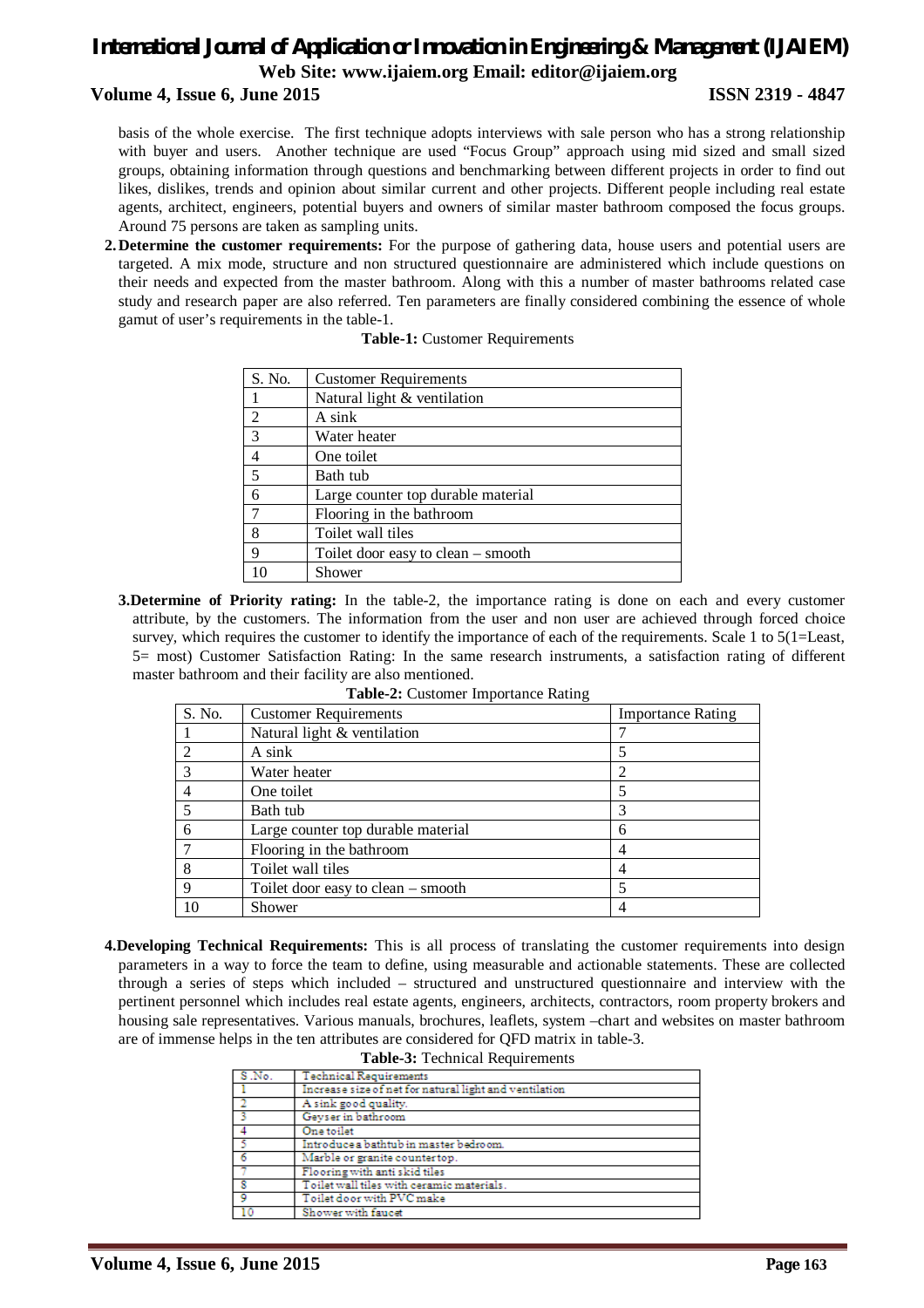#### **Volume 4, Issue 6, June 2015 ISSN 2319 - 4847**

- **5.Correlating the Design Parameters:** The top of the house referred to as roof of the house is the correlation matrix. It is designed to show the correlation between one design parameter with the others and indicates the synergic impact changes in the technical attributes. The correlation data are defined with symbols for positive or negative relationship.
- **6.Developing the Correlation Matrix between the Customer Needs and Design Parameters:** The central body of the house knows as Relationship matrix provides a mechanism for analysis how each design parameters will help achieving each of the customer requirements in table- 4. These are achieved through discussions and deliberations with the concerned technical personnel. The relationship scale used is:  $\mathbb{B} = 3$ – Strong,  $\mathbb{B} = 2$  – Average,  $\Delta$  = 1- Weak Blank – No Relationship.



**7.Developing Target for design parameters:** In the table 5, directly below the priorities, a row has been added to address the targets. The targets pertain to the technical attributes mentioned in each column. These targets add the necessary details to bring the service definition from the abstraction of words to the concrete reality of product and process engineer.

| Table-5: Target for design parameters |  |  |
|---------------------------------------|--|--|
|---------------------------------------|--|--|

| S. No.         | <b>Technical Requirements</b>                          | Targets Value                                     |
|----------------|--------------------------------------------------------|---------------------------------------------------|
|                | Increase size of net for natural light and ventilation | Steel net size 3X 3 Feet with glass               |
|                | A sink good quality                                    | 24 Inch sink ceramic material                     |
|                | Geyser in bath                                         | A good quality of geyser                          |
|                | A good quality toilet                                  | Area around 3 X 3 Feet and good quality toilet    |
|                | Introduce a bathtub in master bedroom                  | Small bathtub size max. 5 feet                    |
| -6             | Marble or granite counter top                          | Marble style colour size 3 feet long              |
|                | Flooring with anti skid tiles                          | Size 6 X 8 inch                                   |
| -8             | Toilet wall tiles with ceramic materials.              | Size $8 \times 8$ inch $-$ model                  |
| $\overline{Q}$ | Toilet door with PVC make                              | Toilet door size 6.5 X 2.5 feet with PVC          |
| $\vert$ 10     | Shower with faucet                                     | Area around 3 X3 Feet with good quality of shower |

**8.Customer Assessment:** This measures the customer perception of the service relative to the competition. Data collected from customers is used as a basis for comparison show in table-6. Project –A (Surveying Project), Project B, C (Competitor project) Measurement Scale 1 to 5 (1=Least, 5= Most).

**Table-6:** Customer Assessment

| S. No. | Customer requirements              | Degree of  | <b>Comparison Competitor</b> |            |            |  |
|--------|------------------------------------|------------|------------------------------|------------|------------|--|
|        |                                    | Importance | $project -A$                 | Project -B | Project -C |  |
|        | Natural light & ventilation        |            |                              |            |            |  |
|        | A sink                             |            |                              |            |            |  |
|        | Water heater                       |            | 3                            |            |            |  |
|        | One toilet                         |            |                              |            |            |  |
|        | Bath tub                           |            |                              |            |            |  |
| h      | Large counter top durable material | 6          |                              |            |            |  |
|        | Flooring in the bathroom           | 4          |                              |            |            |  |
|        | Toilet wall tiles                  |            | 4                            |            |            |  |
| 9      | Toilet door easy to clean - smooth |            |                              |            |            |  |
| 10     | Shower                             |            |                              |            |            |  |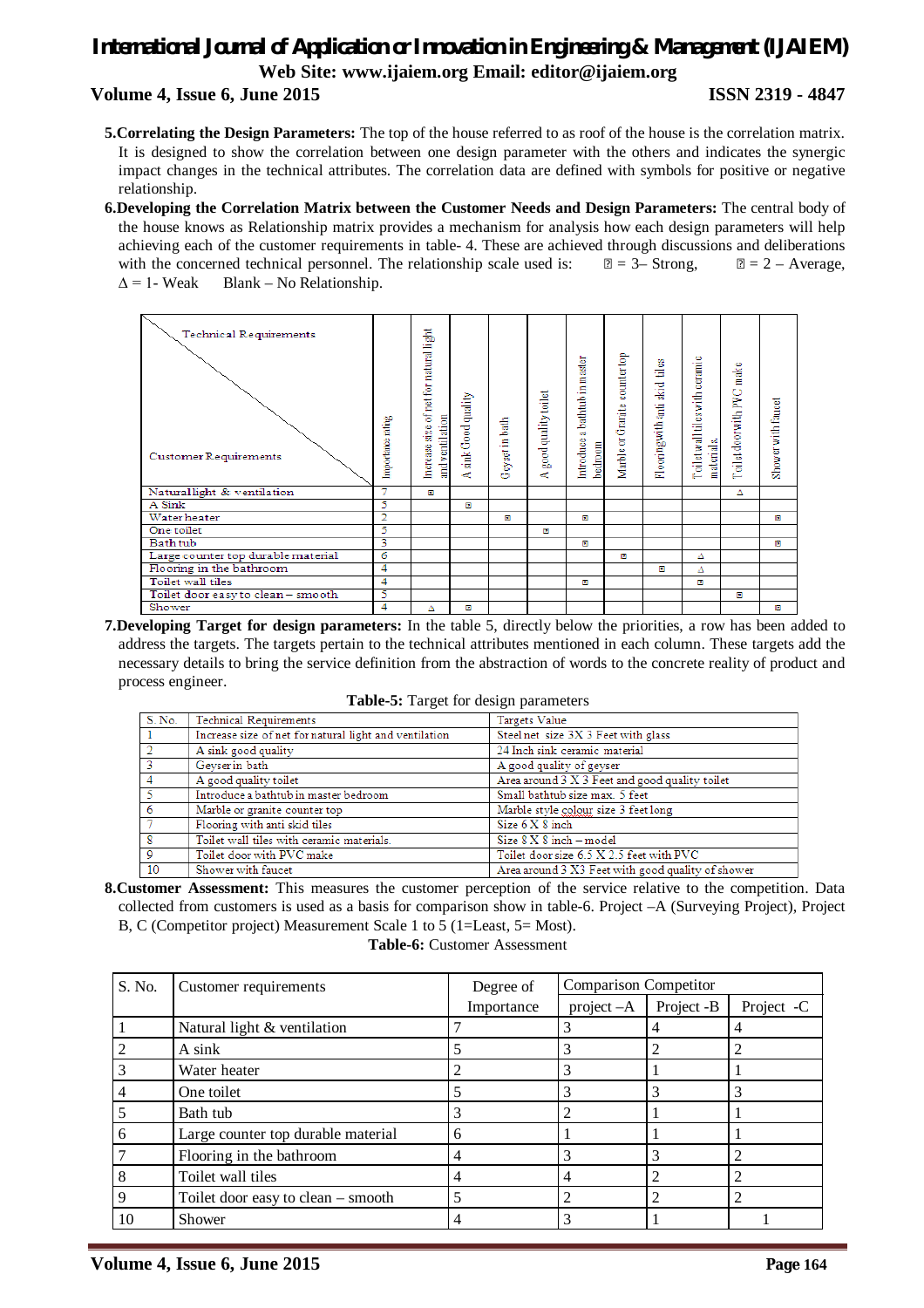### *International Journal of Application or Innovation in Engineering & Management (IJAIEM)* **Web Site: www.ijaiem.org Email: editor@ijaiem.org Volume 4, Issue 6, June 2015 ISSN 2319 - 4847**

**9.Technical Assessment:** In the table -7, this technical competitor Assessment involves technical details of the product or service. Subjective rating scale of 1 to 5(1=Least, 5= Most) is used to establish engineering specification. Project –A (Surveying Project), Project B, C (Competitor project). **Table-7:** Technical assessment

| S. No.       | Technical requirements                                 | <b>Comparison Competitor</b> |                             |                             |  |  |
|--------------|--------------------------------------------------------|------------------------------|-----------------------------|-----------------------------|--|--|
|              |                                                        | $project -$<br>A             | $Project -$<br>B            | Project - C                 |  |  |
|              | Increase size of net for natural light and ventilation | 3                            | 2                           |                             |  |  |
| 2            | A sink good quality.                                   | 5                            | 3                           | 3                           |  |  |
| 3            | Geyser in bath                                         | $\mathfrak{D}$               | っ                           |                             |  |  |
| 4            | One toilet                                             |                              |                             |                             |  |  |
| 5            | Introduce a bathtub in master bedroom.                 | 3                            |                             |                             |  |  |
| 6            | Marble or granite counter top.                         | 3                            |                             |                             |  |  |
|              | Flooring with anti skid tiles                          | 3                            | $\mathfrak{D}$              |                             |  |  |
| $\mathbf{8}$ | Toilet wall tiles with ceramic materials.              | $\mathfrak{D}$               |                             |                             |  |  |
| 9            | Toilet door with PVC make                              | $\mathfrak{D}$               | $\mathcal{D}_{\mathcal{L}}$ | $\mathcal{D}_{\mathcal{L}}$ |  |  |
| 10           | Shower with faucet                                     | ∍                            |                             |                             |  |  |

### **4.RESULT & DISCUSTION**

These row weights can help an organisation evaluate the relative significance of rows. They can assign a team by leading some quantitative value to be use in conjunction with judgement about competitive evaluation, complaints and the other data such as marketing and sale trends, changing societal issue and demographics. In the table-8 various technical descriptions and their corresponding absolute weight and relative weight which obtaining from deployment of voice of customer.

| Table-8: Absolute weight and Relative weight |  |  |  |
|----------------------------------------------|--|--|--|
|----------------------------------------------|--|--|--|

| $S$ . No. | <b>Technical Requirements</b>                          | Absolute | Relative |
|-----------|--------------------------------------------------------|----------|----------|
|           |                                                        | Weight   | Weight   |
|           | Increase size of net for natural light and ventilation | 11.2     | 40       |
|           | A sink good quality.                                   | 8        | 36.8     |
| 3         | Geyser in bathroom for hot water                       | 3.2      | 9.6      |
| 4         | One toilet                                             | 8        | 24       |
| 5         | Introduce a bathtub in master bedroom.                 | 7.5      | 38.9     |
| 6         | Marble or granite counter top.                         | 30       | 90       |
|           | Flooring with anti skid tiles                          | 6.4      | 19.2     |
| 8         | Toilet wall tiles with ceramic materials.              | 5        | 51.4     |
| 9         | Toilet door with PVC make                              | 12.5     | 48.7     |
| 10        | Shower with faucet                                     | 6.4      | 40.6     |

#### APPENDIX

Questionnaire on practicality and constraints in QFD implementation:

Customer Requirements Importance Rating

1. Natural light & ventilation in the bathroom:

| [1] Most Required [2] Required [3] Desirable [4] Not Desirable [5] Wastage of required |  |  |
|----------------------------------------------------------------------------------------|--|--|
| 2. One sinks for wash:                                                                 |  |  |
| [1] Most Required [2] Required [3] Desirable [4] Not Desirable [5] Wastage of required |  |  |
| 3. Water Heater:                                                                       |  |  |
| [1] Most Required [2] Required [3] Desirable [4] Not Desirable [5] Wastage of required |  |  |
| 4. One Toilet:                                                                         |  |  |
| [1] Most Required [2] Required [3] Desirable [4] Not Desirable [5] Wastage of required |  |  |
| 5. One bathtub:                                                                        |  |  |
| [1] Most Required [2] Required [3] Desirable [4] Not Desirable [5] Wastage of required |  |  |
| 6. Large counter top durable material:                                                 |  |  |
| [1] Most Required [2] Required [3] Desirable [4] Not Desirable [5] Wastage of required |  |  |

7. Bathroom flooring tiles: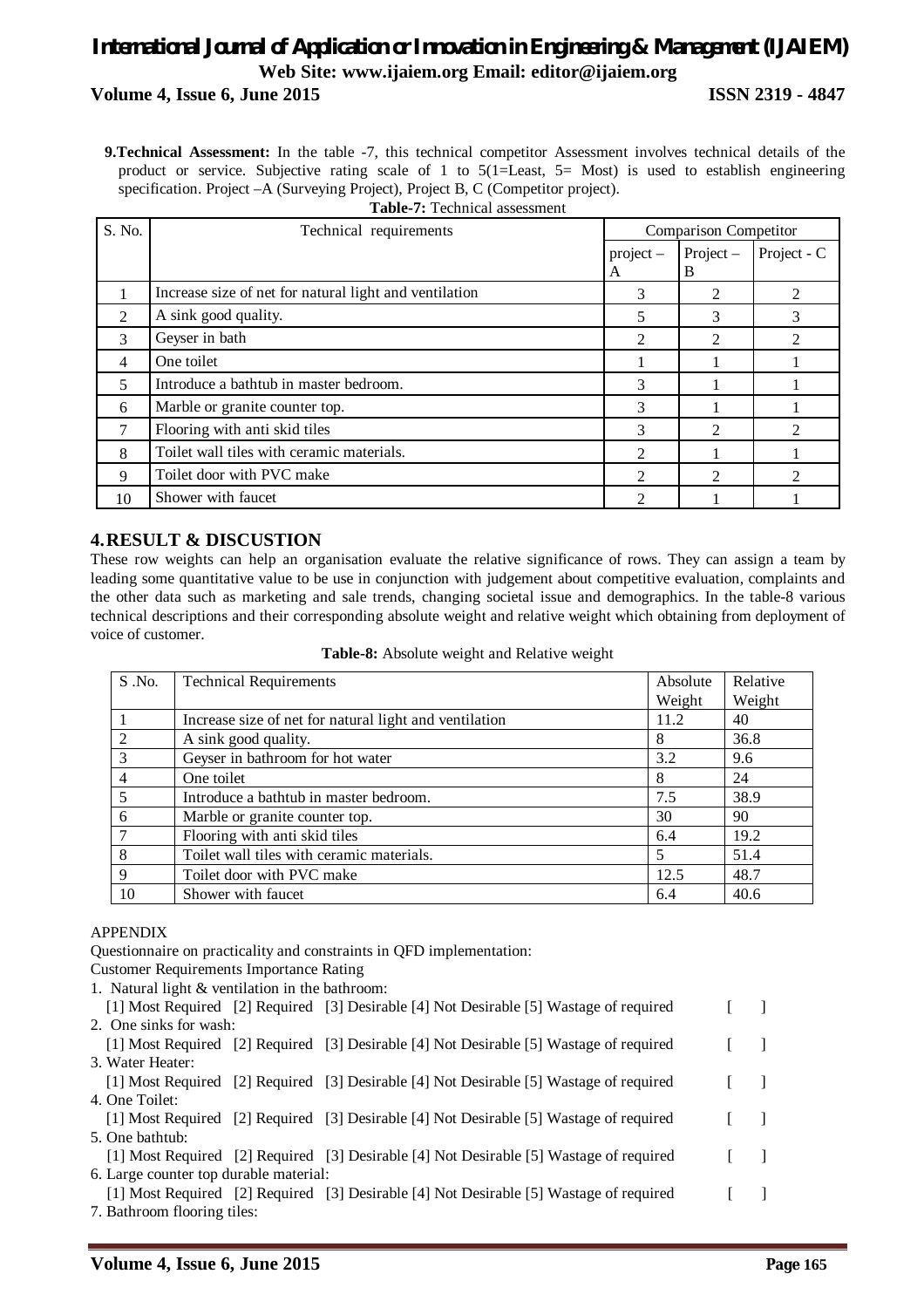#### **Volume 4, Issue 6, June 2015 ISSN 2319 - 4847**

- [1] Most Required [2] Required [3] Desirable [4] Not Desirable [5] Wastage of required [ ] 8. Bathroom wall tiles: [1] Most Required [2] Required [3] Desirable [4] Not Desirable [5] Wastage of required [ ] 9. Toilet door easy to clean - smooth:
- [1] Most Required [2] Required [3] Desirable [4] Not Desirable [5] Wastage of required [ ] 10. Shower:
- [1] Most Required [2] Required [3] Desirable [4] Not Desirable [5] Wastage of required [ ]

#### **5.CONCLUSION**

Master bathroom unit was design to ensure the user basic needs, aesthetic requirement and expectations of current generation. In this paper an attempt has been made to develop a modular quality function deployment model for master bathroom by help of customer and technical assessment. The aim of modifying the bathroom by QFD application can be obtained in real estate project. Quality Function Deployment is a valuable and flexible tool from design stage and in development and interior of master bathroom.

#### **REFERENCES**

- [1] M.N Sudhindra Ku.and Divya Drshan C.S., "Design of a Portable Modular Kitchen Unit", M.S Ramaiah School of Advanced Studies –Postgraduate Engineering and Management Program (PEMP)
- [2] Luiz Anlonio Gargion, "Using Quality Function Deployment in the design phase of an apartment construction project", University of California, Berkley, CA,USA, 26-28 July,1996.Low Sui P
- [3] heng , and Lorry Yeap ,"Quality function Deployment in Design /Build projects" Journal of Architectural Engineering ,2001.
- [4] Ronald G. Day, "Quality Function Deployment" Tata McGraw-Hill Publishing Company Ltd, 1996.
- [5] Juran, J.M.,Quality Control Handbook (3rd Ed.). New York, McGraw-Hill, 1974.
- [6] Hong Suk Lee, Kyeong Won Lee, "Practical Case Study of Revolving the physical contradiction in TRIZ: Super Water saving Toilet System Using Flexible Tube".
- [7] Nikhil Chandra Shil, Abu Rashed Osman, "Quality Function Deployment for Customer Satisfaction in Banking Services", Daffodil International University Journal of Business and Economics, Vol. 2, No. 2, July 2007
- [8] Mayank Maewall, Patrick Dumes "Quality Function Deployment: Health Care Improvement, 2012.
- [9] J.R. Sharma, Dr. A. R. Rawani, "Quality Function Deployment for service industries from customer requirement to customer satisfaction" Industrial Engineering Journal Vol. XXXV No. 11 pp 14-18, 2006.
- [10]HPD Design Guidelines for New Construction, Revised August 1, 2000.
- [11]Akao, Y. " An Introduction to Quality Function Deployment" Quality Function Deployment (QFD) : Integrating Customer Requirement into product design. Akao, ed. Productivity Press, Cambridge, Massachusetts, 1 – 24, 1990.
- [12]Yogi Akao Asahi University, "QFD: Past, Present and Future" International Symposium on QFD 1997 Linkoping, 1997.
- [13]Marvin E, Gonzalez Quesada, and A. Terry Bahill "Improving product Design using Quality Function Deployment: The School Furniture Case in Developing Countries" Quality Engineering Vol. 16 pp 47-58, 2003.
- [14]Anon, "Designing for Customer Satisfaction" Management Decision 32 pp 27- 36, 1994.
- [15]Chia Hao Chang "Quality Function Deployment (QFD) Processes in an Integrated Quality Information System" Computer industrial. Engg. Vol. 17 nos. 1-4 pp. 311-316, 1989.
- [16]Shamssuddin Ahmed, MujiBul Haque "SCM Design for Water Distribution With QFD Approach "Issues in information Systems Volume VIII No. 2, 2007.
- [17]Low. S.P. "Building on quality: The QFD technique for construction" The surveyor, Kuala Lumpur, Malaysia, 33(4), 4th Quarter, 26-34, 1998.
- [18]Yeap, L. "Application of quality function deployment in design and build contract." MSc Thesis, Dept. of Build., University of Singapore, Singapore. , 2000.
- [19]Davood Gharakhani, Javad Eslami, " Determining customer needs priorities for improving service quality using QFD" , International Journal of Economics and Management Sciences Vol. 1, No. 6, pp. 21-28,2012
- [20]Sukhlal Mujalda, Devendra Singh Verma, "Quality Function Deployment for Row House Construction in Real Estate", International Journal of Scientific and Technology Research Volume 4, Issue 6 pp 182-190, 2015
- [21]http://www.qfdi.org
- [22]http://www.qfdcapture.com
- [23]http://ieeeexplorer.com
- [24]www.pinterest.com
- [25] www.hgtv.com